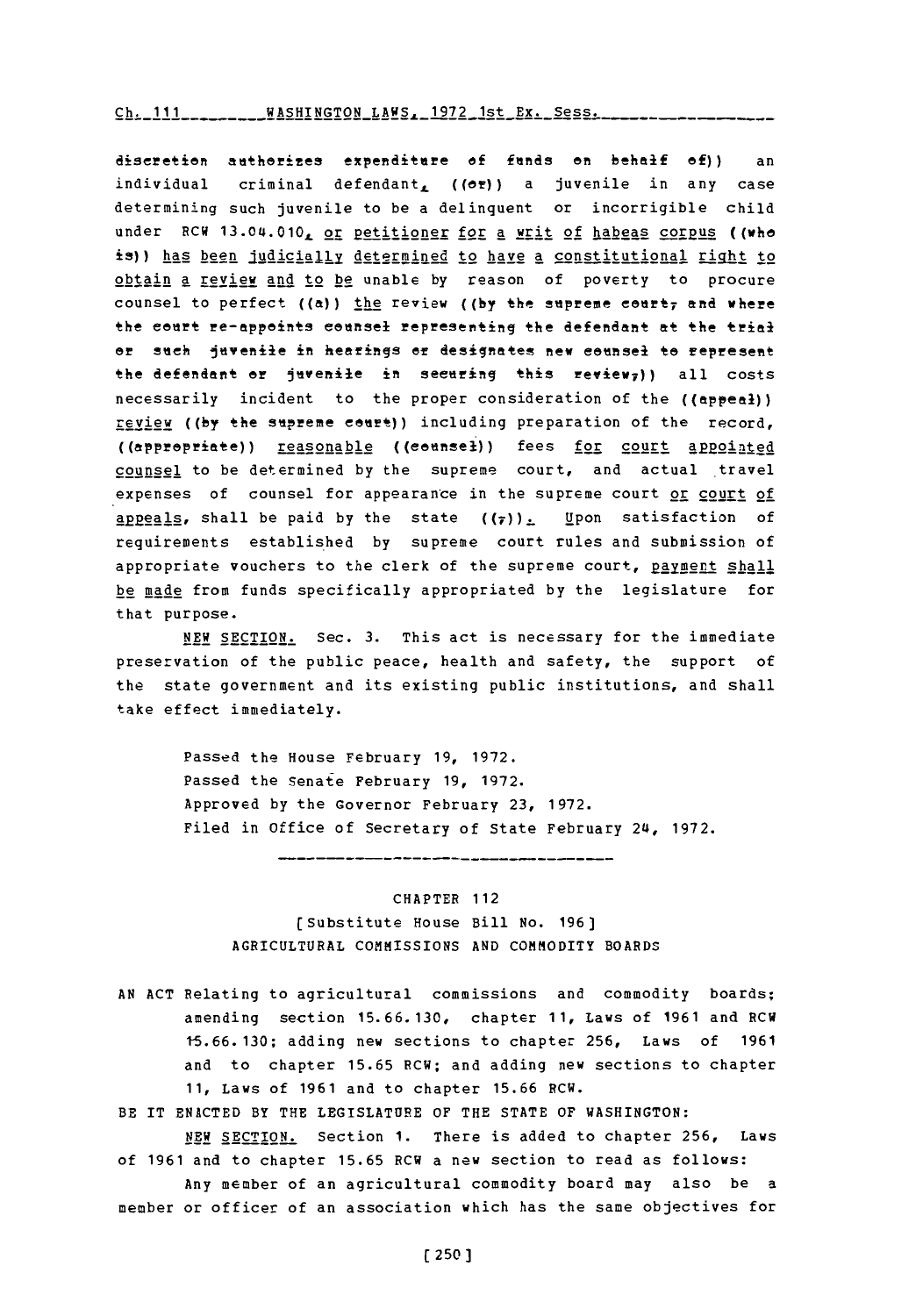**WASHINGTON\_LAWS, 1972 1st Ex. Sess. Ch. 11** 

which the agricultural commodity board was formed. An agricultural commodity board may also contract with such association for services necessary to carry out any purposes authorized upder this chapter, provided that an appropriate contract has been entered into.

**NEW** SECTION. Sec. 2. There is added to chapter **256,** Laws of **1961** and to chapter **15.65** HCW a new section to read as follows:

The restrictive provisions of chapter **43.78** RCW, as now or hereafter amended, shall not apply to promotional printing and literature for any commodity board.

Sec. **3.** Section **15.66.13C,** chapter **11,** Laws of **1961** and RCW **15. 66.130** are each amended to read as follows:

Each commodity commission shall hold such regular meetings as the -marketing order may prescribe or that the commission **by** resolution may prescribe, together with such special meetings that may be called in accordance with provisions of its resolutions upon reasonable notice to all members thereof. **A** majority of the members shall constitute a quorum for the transaction of all business of the commission. In the event of a vacancy in an elected or appointed position on the commission, the remaining elected members of the commission shall select a qualified person to fill the unexpired term.

No member of the commission shall receive any salary or other compensation from the commission except that each member shall receive a specified sum as provided in the marketing order not in excess of twenty dollars per day for each day spent in actual attendance at or traveling to and from meetings of the commission or on special assignments for the commission, together with subsistence and traveling expense at the rate allowed **by** law to state employees.

**NEW** SECTION. Sec. 4. There is added to chapter **11,** Laws of **1961** and to chapter **15.66** RCW a new section to read as follows:

Any member of an agricultural commission may also be a member or officer of an association which has the same objectives for which the agricultural commission was formed. An agricultural commission may also contract with such association for services necessary to carry out any purposes authorized under this chapter, provided that an appropriate contract has been entered into.

**NEW SECTION.** Sec. **5.** There is added to chapter **11,** Laws of **1961** and to chapter **15.66** RCW a new section to read as follows: